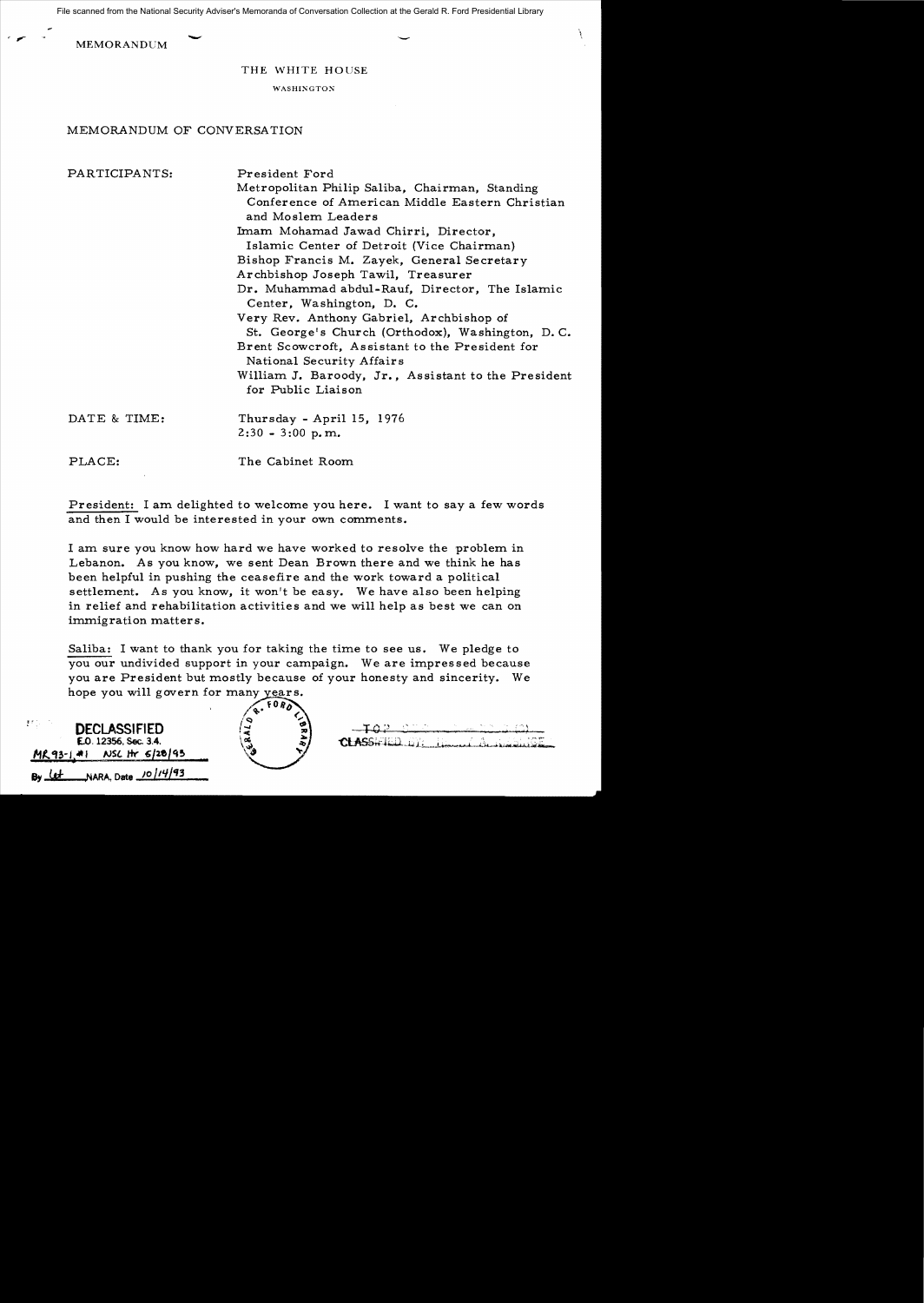It is appropriate that we meet during Holy Week to discuss the agony in Lebanon. We appreciate your sending Dean Brown, but the only one who can save Lebanon is you. We really believe that. We do not believe a military solution is possible. We support President Asad's effort. A limited intervention like now may be okay, but not a military solution. We think the political principles of February may work and through these efforts a new Lebanon may be born.

President: We think a political solution but not a military solution is mandatory. We oppose intervention whether it's by Syria or Israel. The political steps are under way and we hope they will continue. Once the new government is able to take over, the outside forces must go. With all the factions and all the outside forces, it is very difficult to sort it through.

Zayek: The most important thing is to stop the bloodshed. Over 200,000 people have died. The root of the problem is the Palestinians. By themselves, the Lebanese would solve their own problems.

Chirri: We want to thank you. I am really more impressed seeing you face to face. Your popularity is growing daily because of your honesty. The Syrian troop presence now belies the argument that the dispute is between Christians and Moslems because Syria is aiding the Christians. What we need now is the reintegration of Lebanon. I hope we are near the end of the tragedy but now we need to rebuild. Noone can help more than you in that. God has given you great power. Thank God he has given you the wisdom to do this great job. In 1956 there was an Israeli invasion and Eisenhower was great in stopping it. This problem is the thorniest problem a President ever faced and your solution of it will result in your election by a landslide.

President: We are doing everything we possibly can. We want Lebanon to succeed, not only for its own sake but because of the danger of a wider conflict.

Tawil: We are worried about the numbers of refugees. We don't know what will happen. We have to get to the root of the real problem which is that of the Palestinians. Right now we are working for a political solution, but in the long term only solving the Palestinian problem will do it.

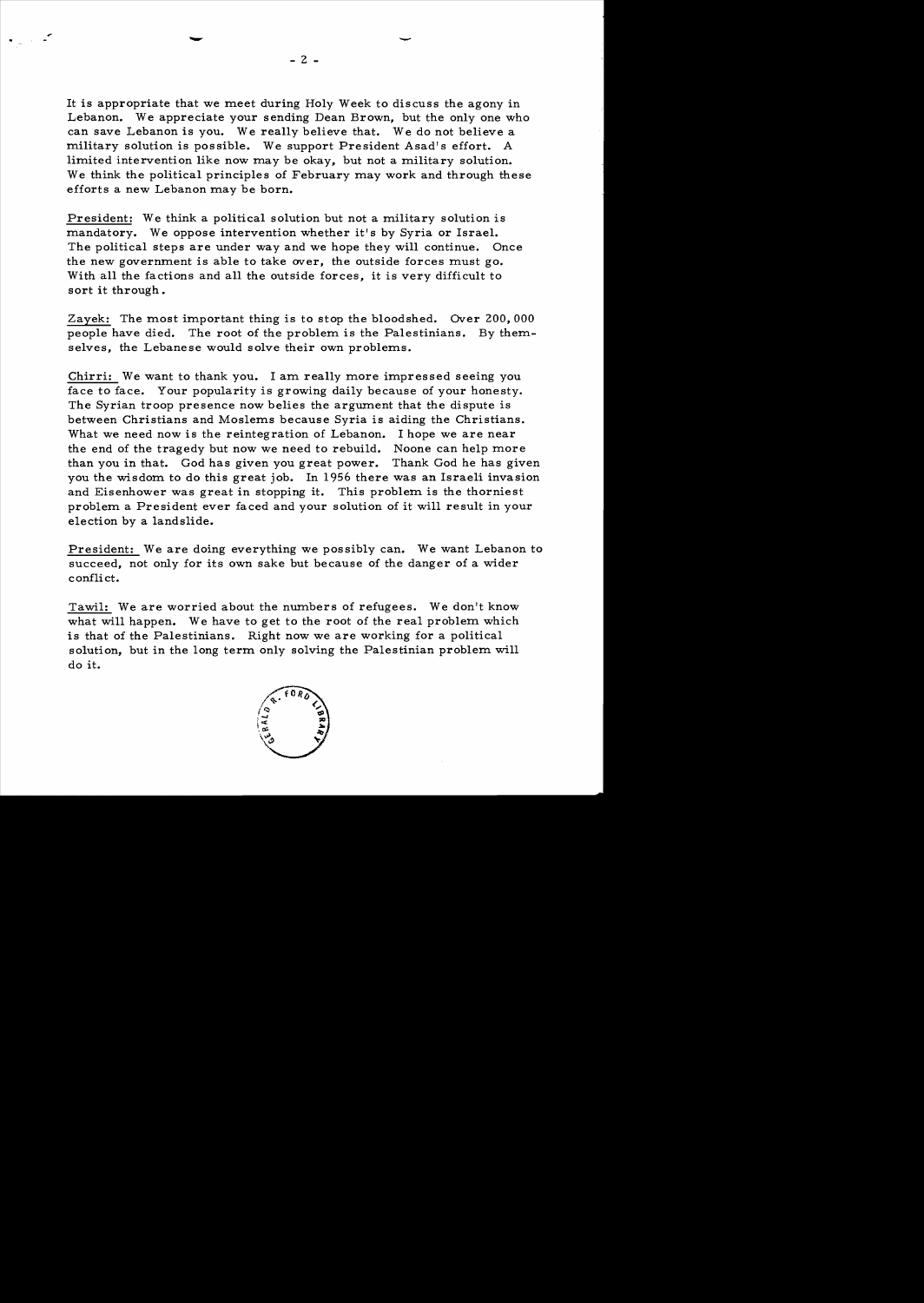Chirri: We hear that Israel can't do anything with the PLO until it is recognized. But how can the PLO do that until Israel recognizes the Palestinians or so?

Ram: I endorse what the others have said and pray for your reelection and your success here.

Gabriel: We are counting on you Mr. President. God bless you.



., -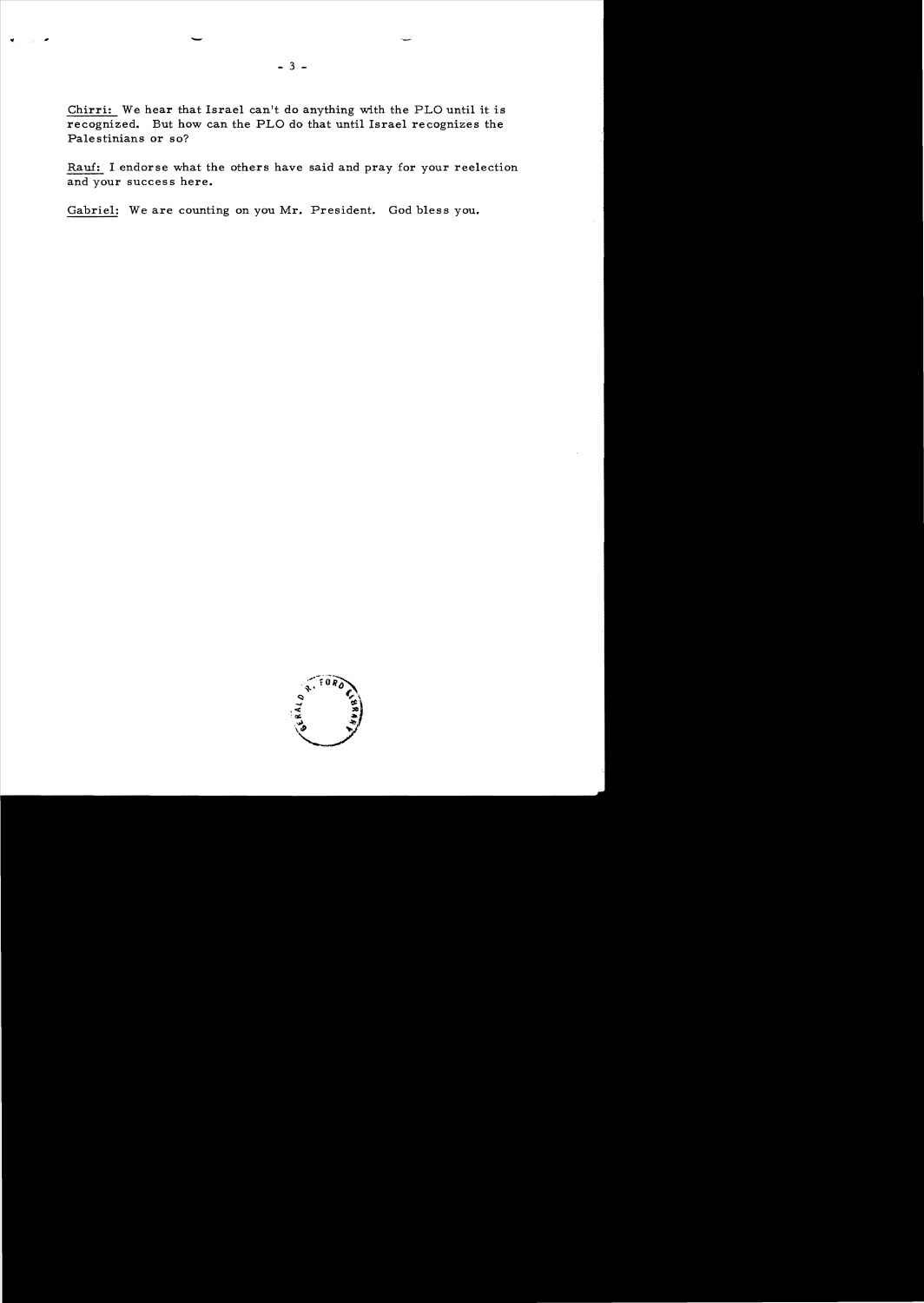P/Curf of Sta. & Meslem Rocoscal. Leading Salut Gienig Sabebar 5 Opr 76  $2.30 - 3.100$ Ready Deligatel to contenu que livre, wont to seg and b.  $\mathcal{L}$  $c_{\text{scat}}$ I am you hum how had us have antack to resortive - put par beton . Or you have ces sent sin that we think he for him tupful in produir - CE+ c creek tomard a polaretterent + ont will half a best une une esse immyenter. Totalles Salita wont to that you for Thing - time & see ses. We pladge-join our undersald organis In jour une parison. We are injusted living hoursty, sinurity. We have you will go Journay years. lour to heart a group that are unot during doly auchteun saus hibourn is sam crk in why taking that we do not calin a mil solution is posible ble emport asul effort. A huntil where this tree was ung le R, met worta with sometime. We though a pol juniples of FNL wing work & there there faits a nom hier, my behave V we think a got conta unit potition is Septetry will continue. Once a memor

E.O. 12958, SEC. 3.5 NSC MENO, 11124198, STATE DEPT. GUIDELINES, POMPL 93-1, 211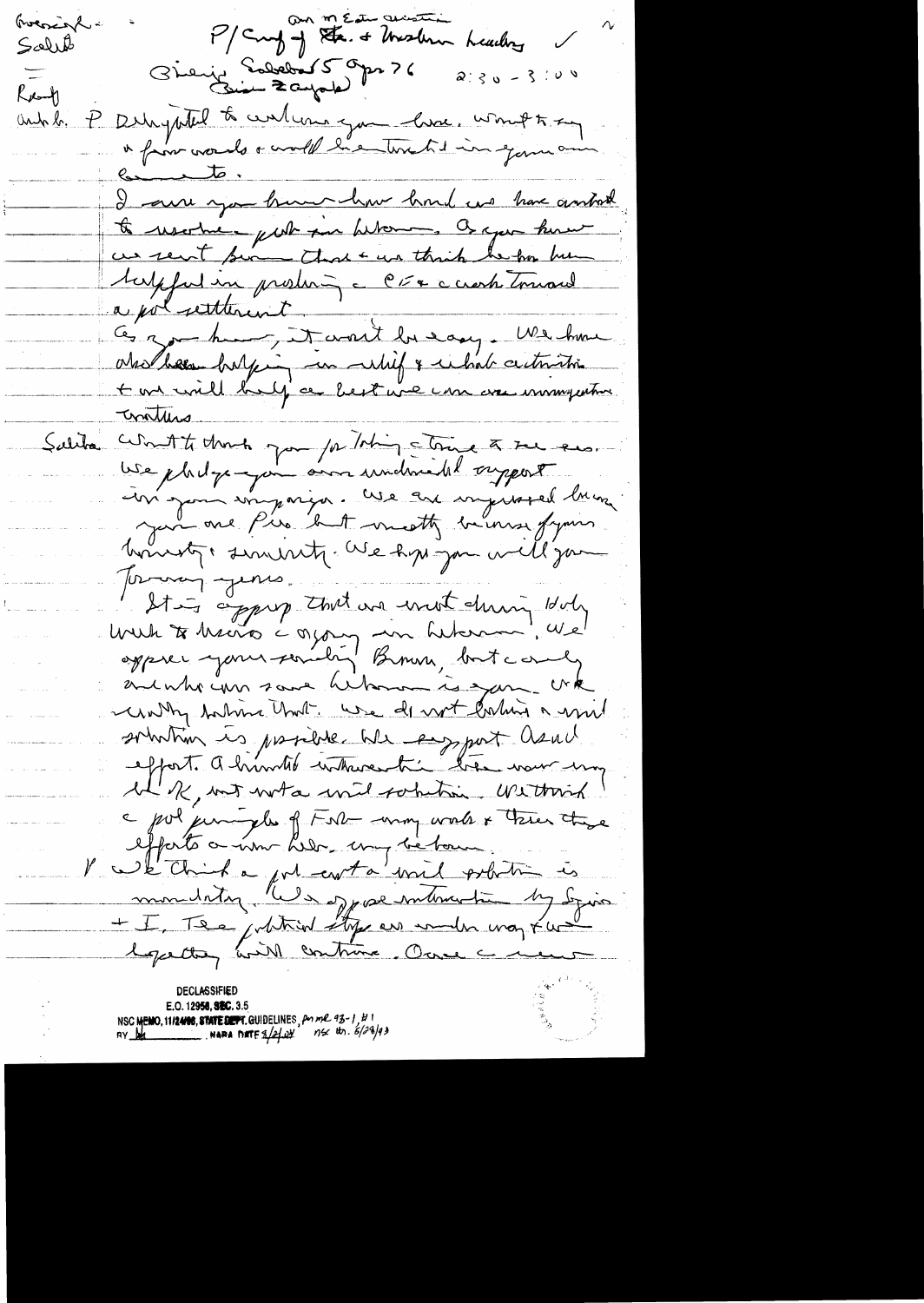Cont is able, a enteriele faire must ge. cu/ M = faitres + autrelle faces, et is very Zayet distribution de la mer. By thousand, chelonder world poline this one recinq en pout pre, jours particult Septien trop presence une belles conjunt What we need immers a security patient of hebourn. I bapt me an mon cerel fi trogarly but was us would a whould have this can help was the you in that. God has queen you punt point. Thank and he Ans prime jour curisson to le this great job. quat in stopping it.<br>This part of Monight a Puy ener freecht your solution of it will would in your case are doing wrong thing we justify own use want let, to sense ital, votort forts ann sola but because of colonger for in month it - Taméd Gratist We an morried that a gett's of upry 16, Un don't have what will hoppen as have 5 get to c to the scot for unk public which is that of Parks, Raport tran we are westing To pol-tel, but in long lawn only policy